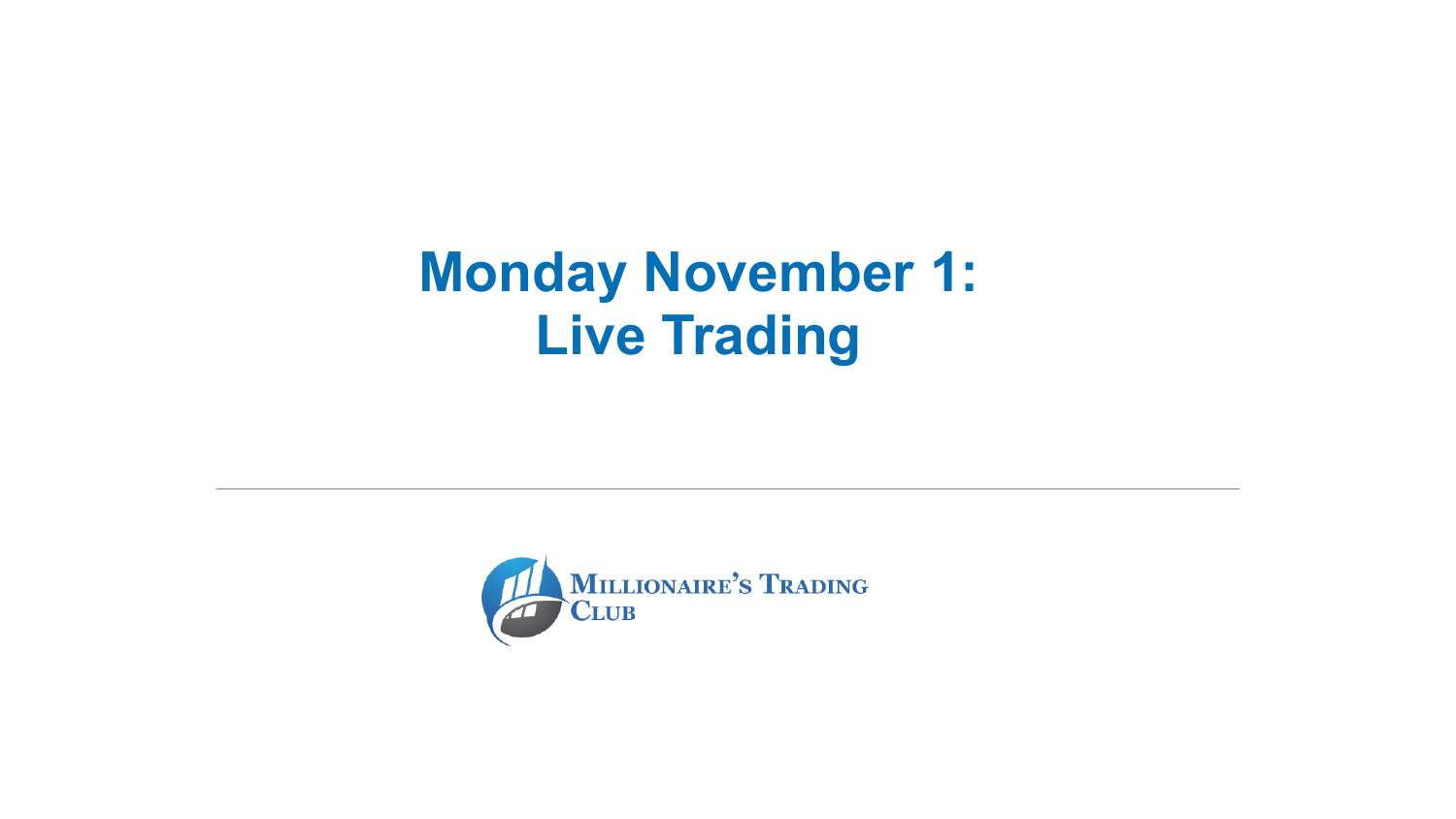

- Five positions
- Five sectors
- Five puts OTM, ATM, ITM
- Three expirations =  $11/5$  (2),  $11/12$  (2),  $11/19$
- 

# Let's Get to It

• One contract goal  $= $700-$1,000$  (even if you close early)

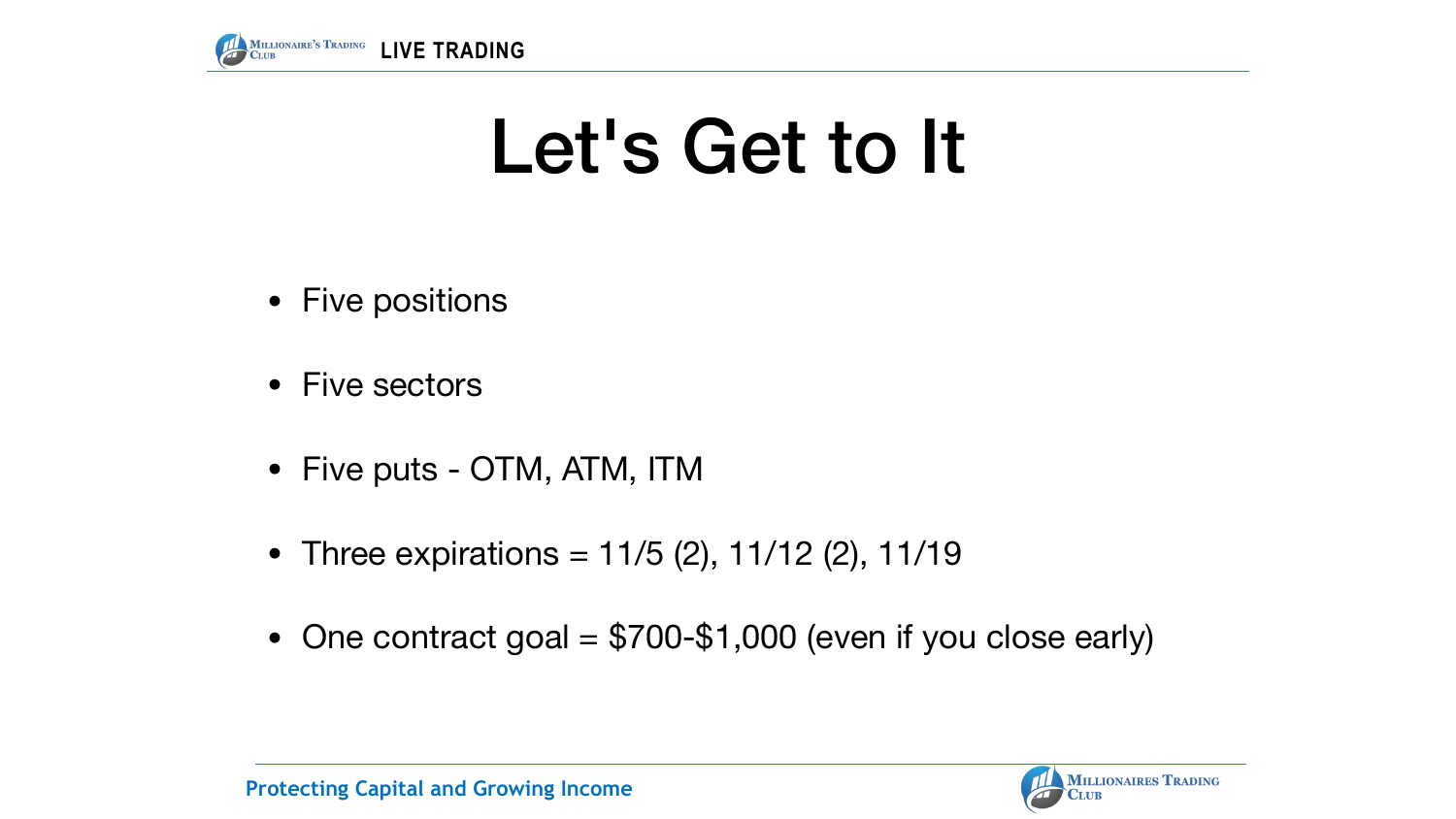

- These trades may duplicate existing or new positions in OIB, Income Masters and Income Madness
- I will NOT be managing these positions
- I will answer questions via email



# The Mechanics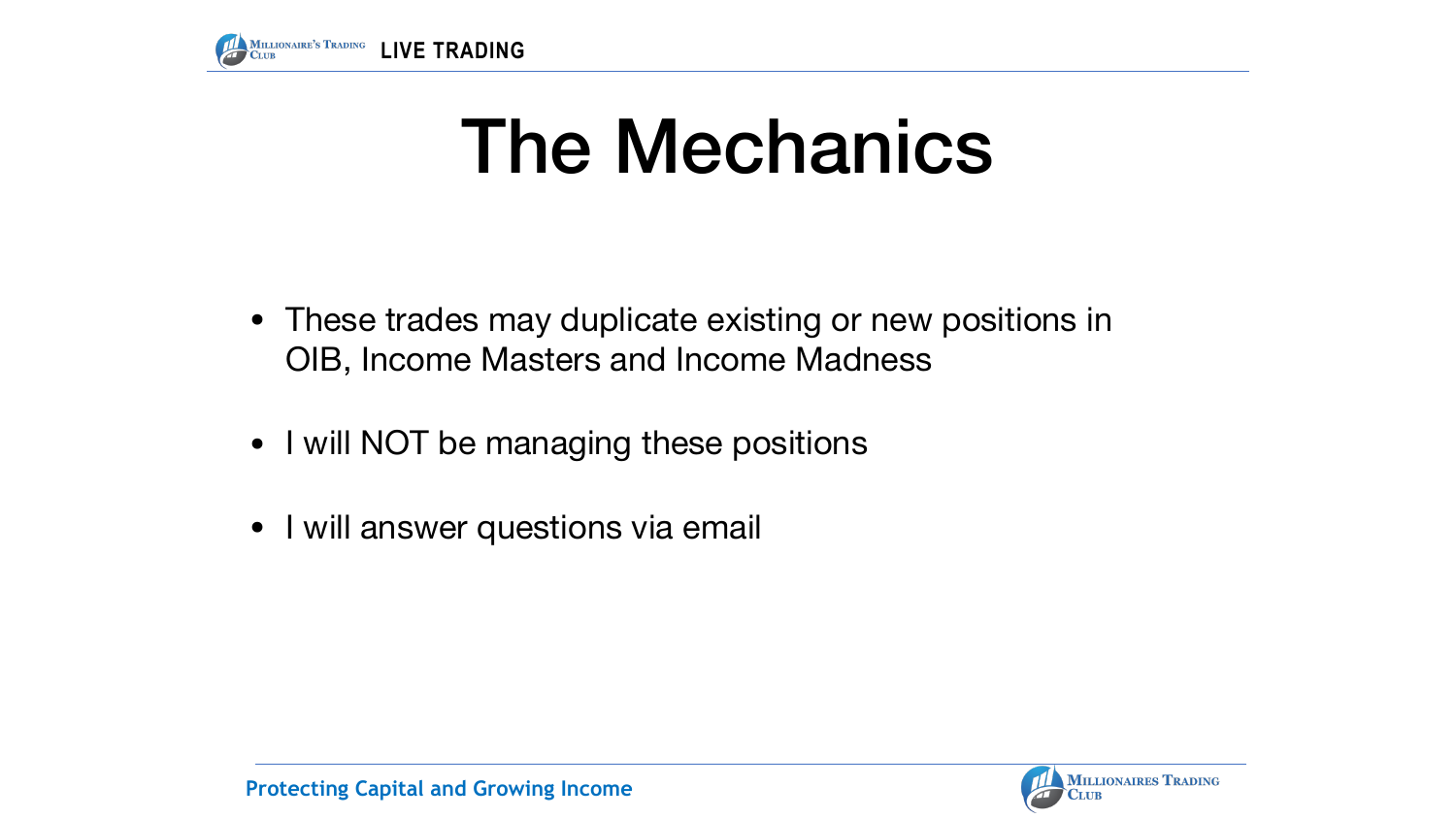

### Managing These Trades

- Manage as a pod
- Set good until canceled orders so your profits on one contract  $= $700$  or more
- Four sectors chips, mega-tech/FAANG, banks, BioPharma, consumer discretionary
- on 11/11- close the position before earnings

• Earnings behind all these stocks except AMAT - earnings

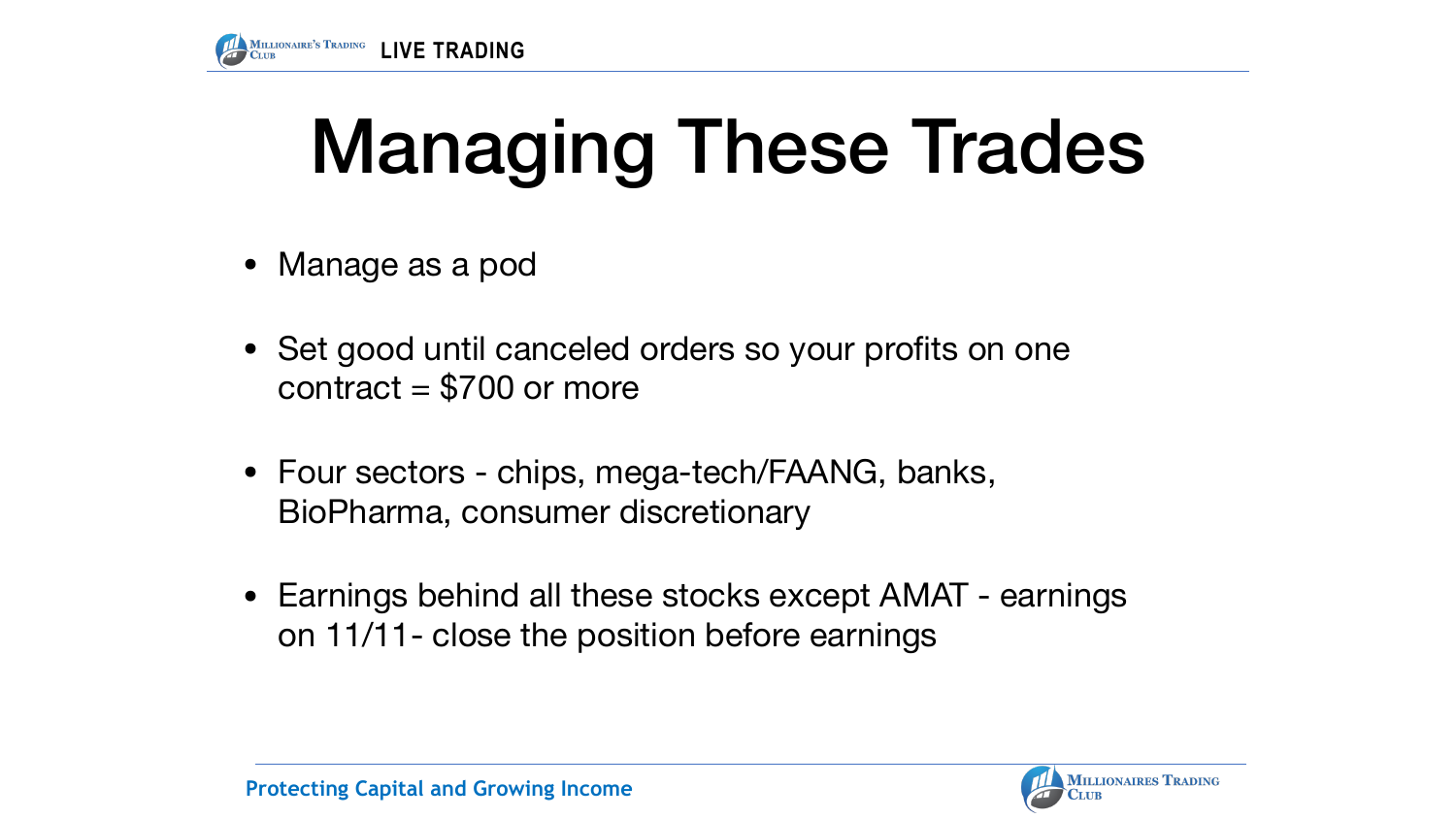

**TRADER TALK** 

### In one of the most volatile markets in decades, active fund managers underperformed again

**Protecting Capital and Growing Income**



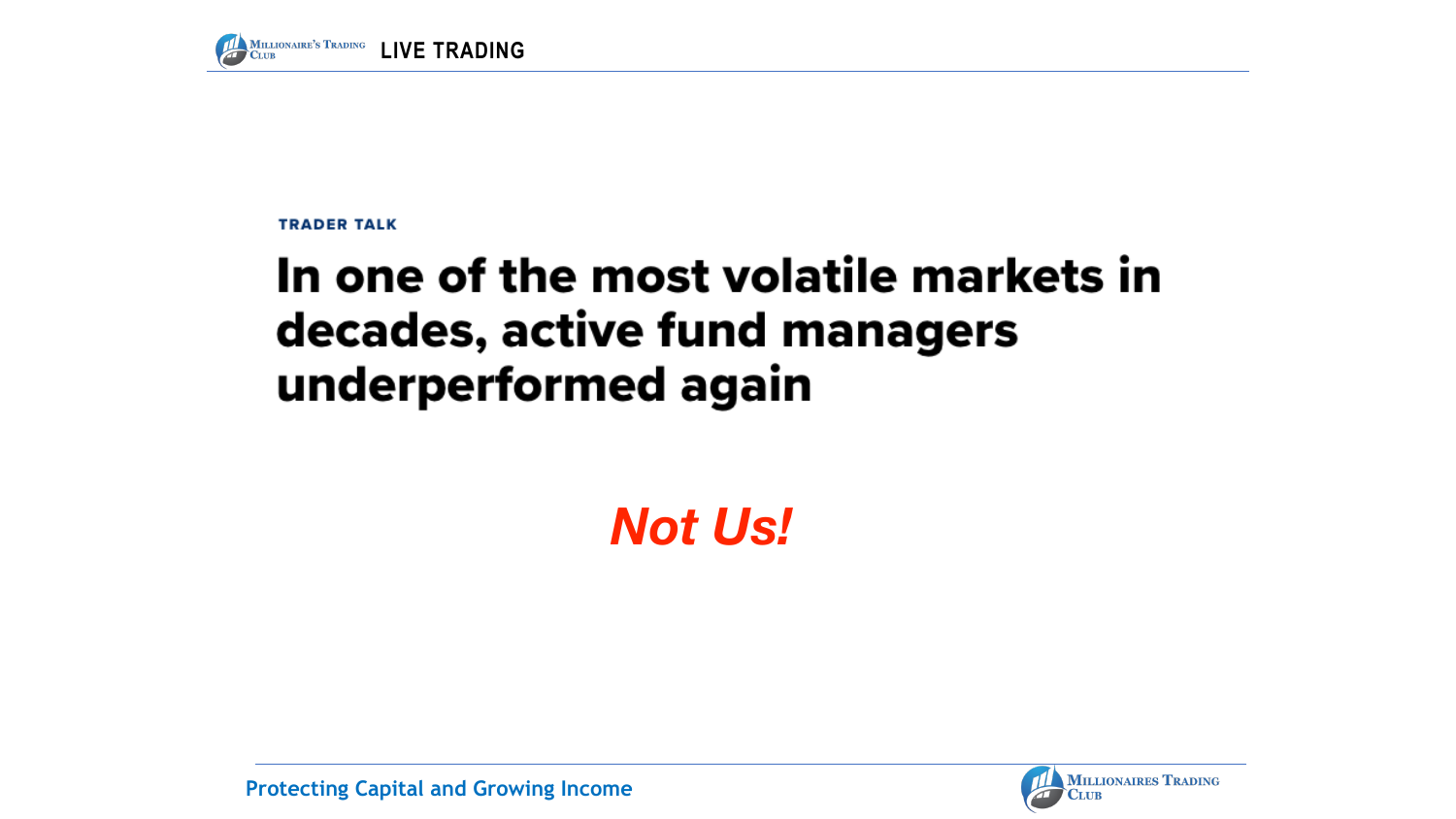



# Trade One

- Applied Materials (AMAT)
- Sell the 11/5 137 OTM put for \$1.40
- Go as low as \$1.27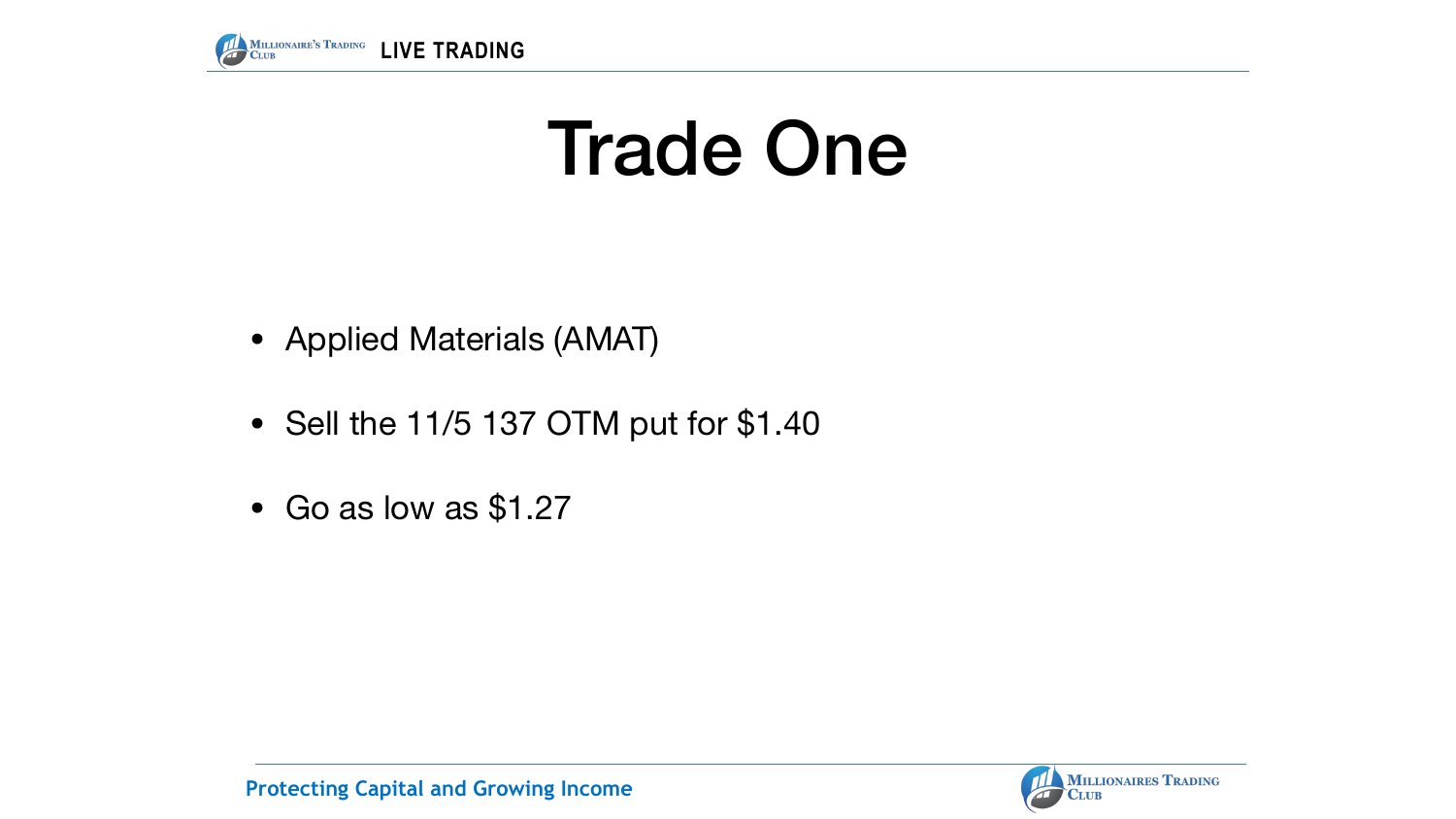



## Trade Two

- The XBI (XBI)
- Sell the 11/5 127 ATM put for \$1.09
- Go as low as \$1.00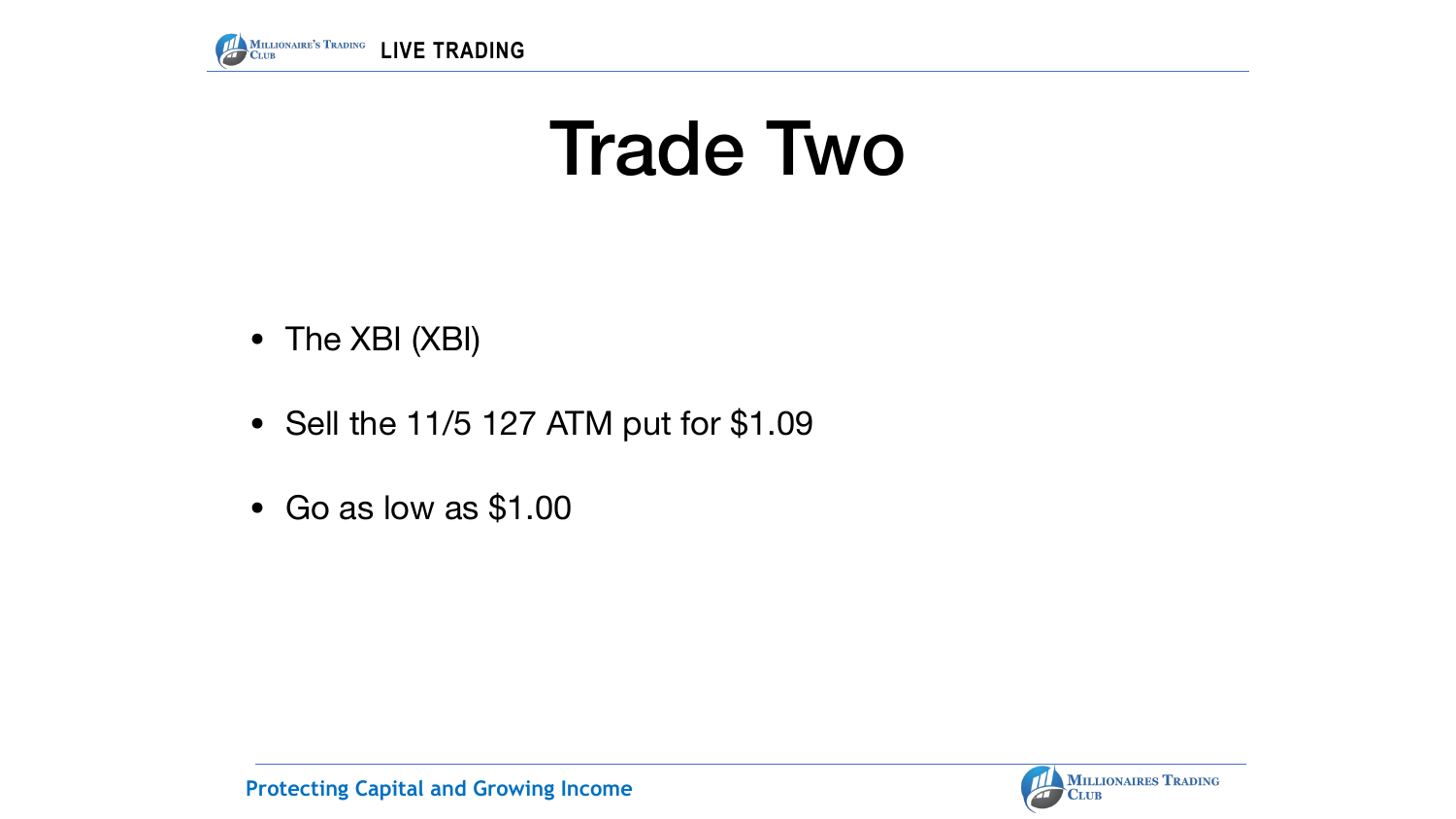



### Trade Three

- Apple (AAPL)
- Sell the 11/12 150 ITM put for \$2.87
- Go as low as \$2.75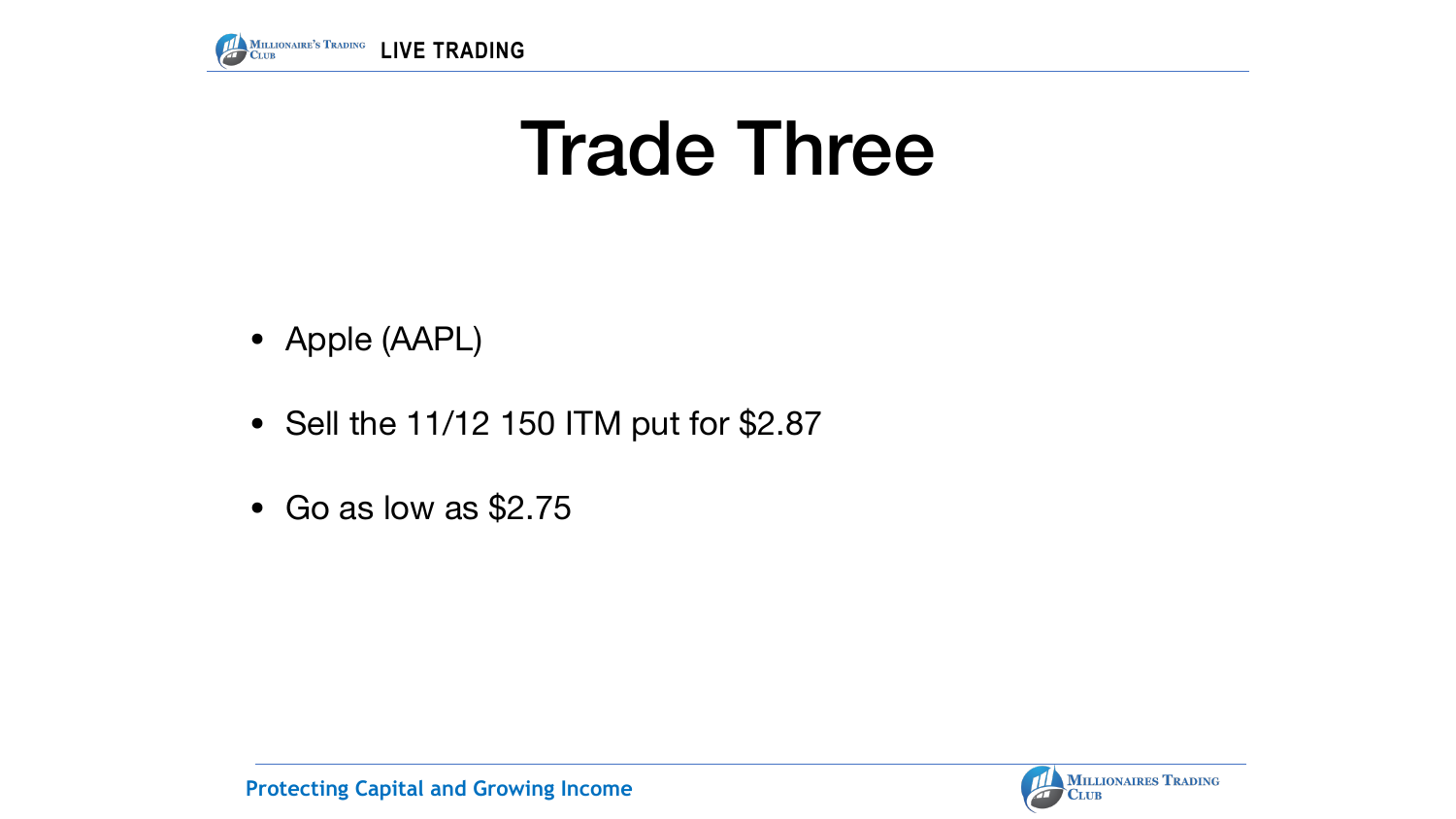



### Trade Four

- Starbucks (SBUX)
- Sell the 11/12 110 ITM put for \$2.25
- Go as low as \$2.07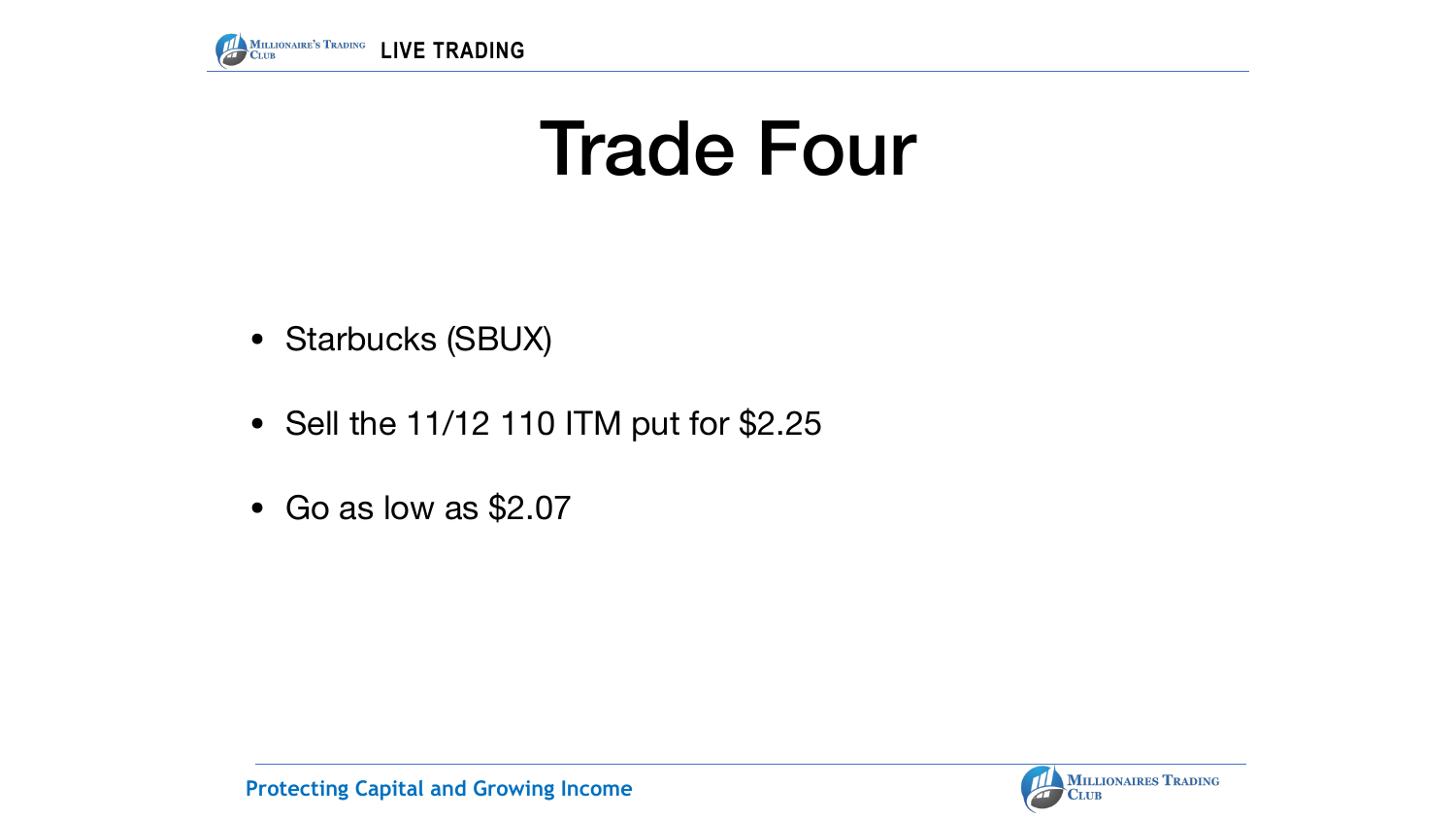



## Trade Five

- JPMorganChase (JPM)
- Sell the 11/19 170 ATM put for \$3.35
- Go as low as \$3.20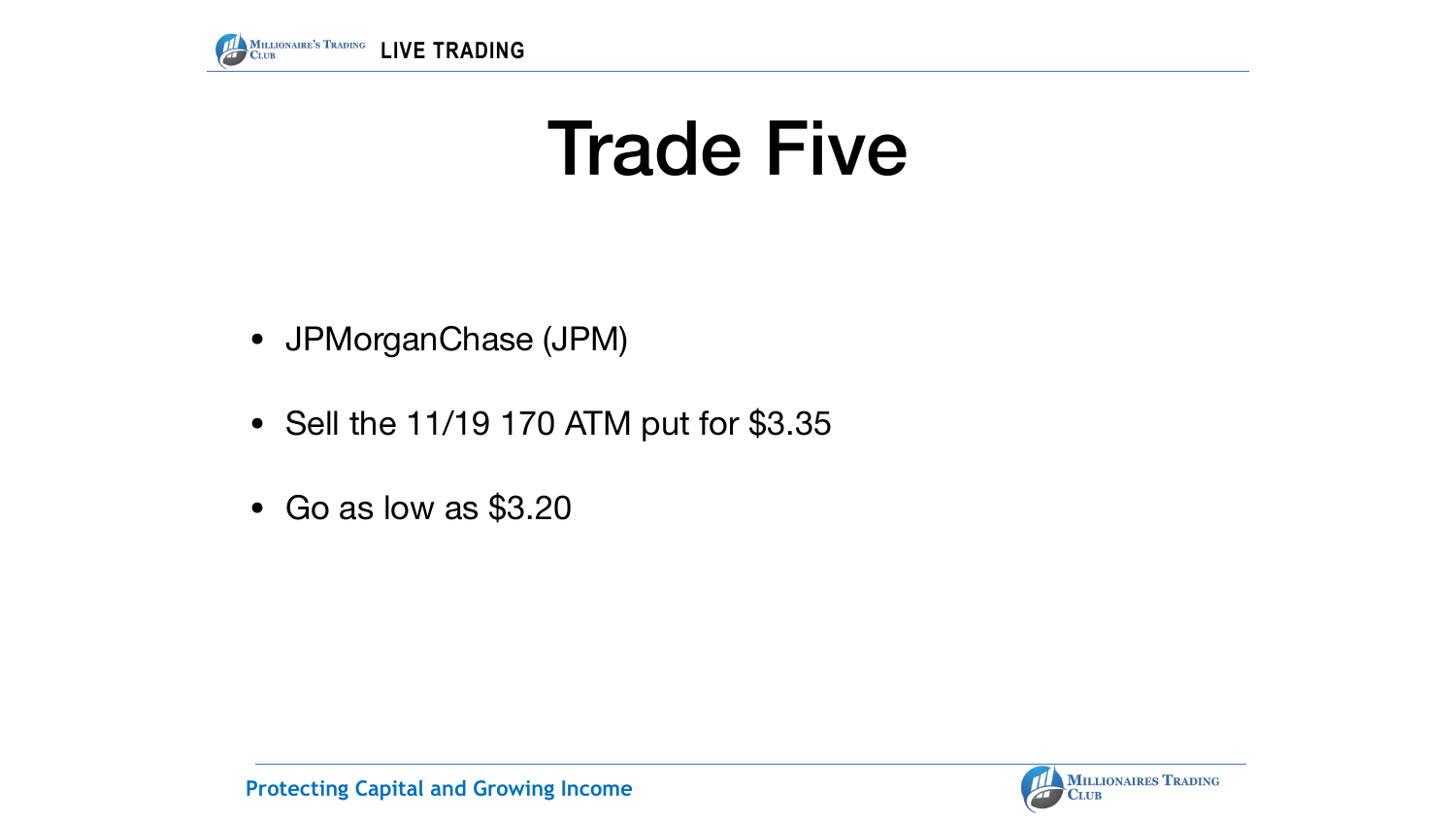



### Cash In = One Contract

- $AMAT = $1.40$
- $XBI = $1.09$
- $AAPL = $2.87$
- $SBUX = $2.25$
- $JPM = $3.35$
- Total Cash  $= $10.96$